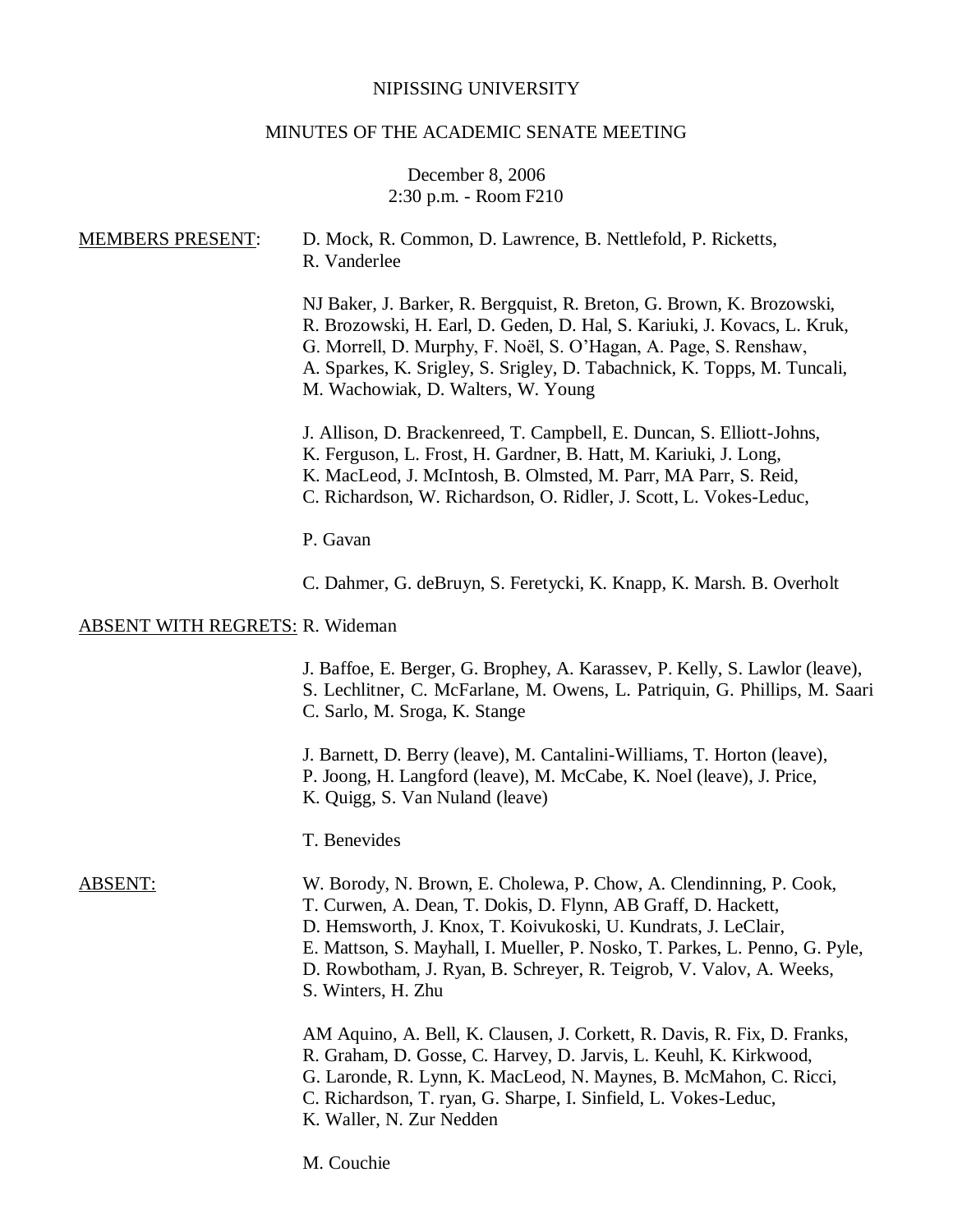D. Pletzer

MOTION 1: Moved by K. Knapp, seconded by G. deBruyn that the minutes of the meeting of November 10, 2006 be adopted. CARRIED

#### **ANNOUNCEMENTS**

The President briefly commented on the COU meeting he attended on December 7. As a result of the unanticipated increase in enrollment at universities (which has resulted in the number of dollars per student decreasing), universities are forming advocacy groups to pressure the government into increasing spending in this area. Senator Mock also noted that the common data set (CUDO) that has been posted to the COU website has resulted in a twofold increase in the number of hits to its website. CUDO was designed and implemented to allow potential university applicants an alternative to the Maclean's survey. Following the COU meeting, there was a dinner where former Premier Bill Davis was feted.

Senator Mock was pleased to report that the RFP for the conceptual drawings of the new library/elearning centre has resulted in 19 submissions. He commented that there is a lot of interest in creating a signature building on campus. He also added that the capital campaign cabinet and structure is underway.

On a lighter note, the President thanked all faculty who participated in the 'pie-a-prof' event in support of the Habitat for Humanity. He also reminded senators of the staff Christmas party tonight at the Best Western and of the annual staff "get-together" around the tree in the front foyer on December 18. Finally, Senator Mock thanked everyone for their commitment to the fall semester and wished all a restful and peaceful holiday.

The Vice-President Academic and Research noted that the nomination for the Tier II CRC was submitted last Friday. He thanked Paule Laberge, who pulled most of the material together, and those faculty who were involved. He added that the process is competitive, but was confident that a strong nomination was put forward. Senator Ricketts also reported there are five faculty applications for NSERC and six for SSHRC and wished them all success.

The Dean of Education reported that the Deputy Minister of Education, Dr. Ben Levin, spoke to the education students during Ministry days.

The student representatives commented on the turmoil at NUSU these past couple of weeks. Senator Marsh remarked that one positive result of this issue is the keen interest in student governance. He noted there is concern that a large section of the student voice is not being heard. He wished everyone a great holiday and new year and added that when everyone returns in January, he hopes that students will be more engaged in this major political process. Senator Knapp issued a challenge to faculty and administration to help raise money for cystic fibrosis and in particular for the family of Jessica Gough who is in need of a double lung transplant. Senator Knapp also commented on the women's safety week that occurred two weeks ago. She noted that there will be a self defence course offered in the new year. To date, the pie-a-thon has been the most successful fundraiser for the Habitat for Humanity. Senator Feretycki noted that the students living in residence participated in a food drive, which provided a muchneeded boost to the Nipissing-Canadore food bank. He also mentioned that the winter formal held on December 2 was sold out. The education formal is slated for December 10.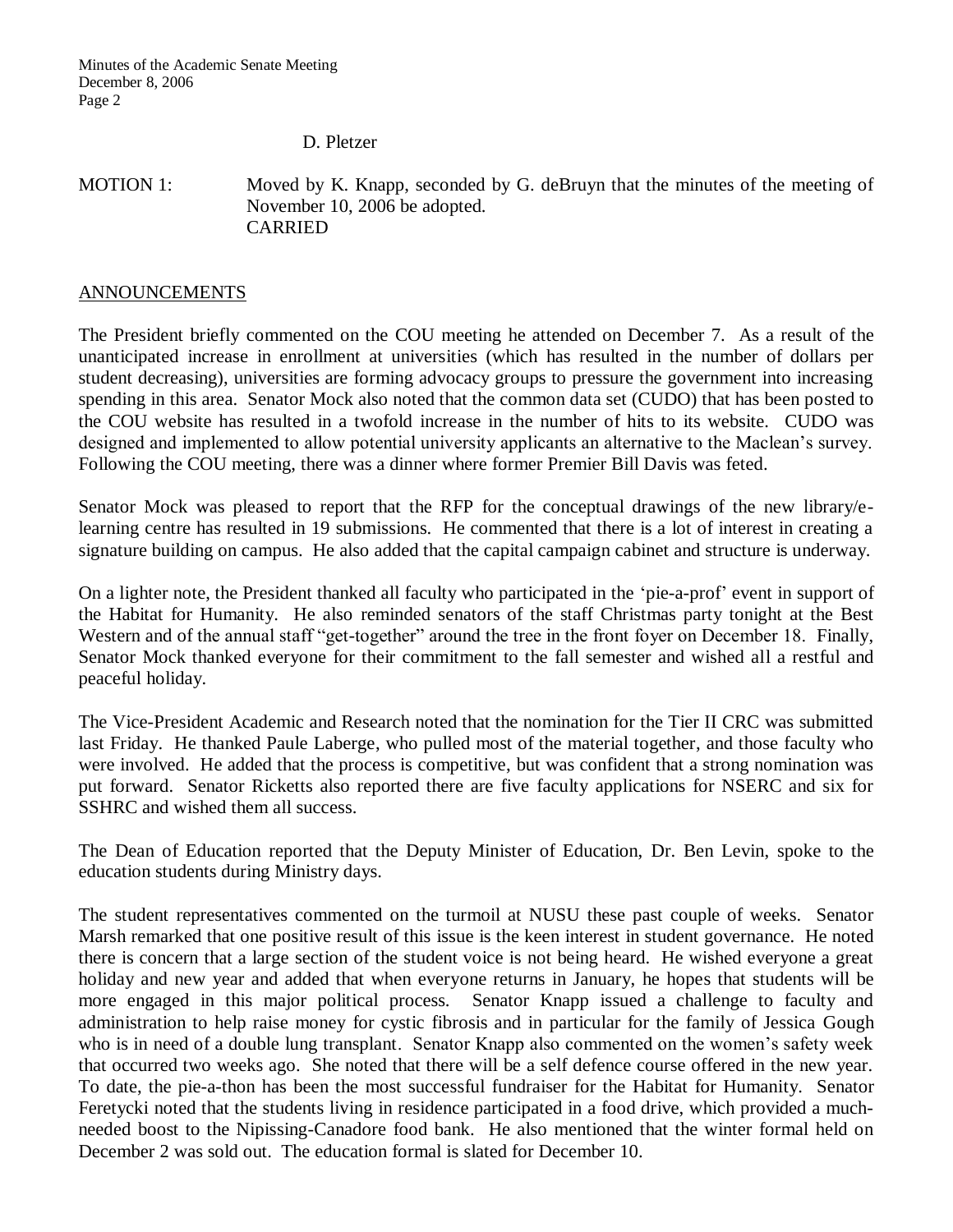Minutes of the Academic Senate Meeting December 8, 2006 Page 3

Under other announcements and as part of his commitment to Senate, the President gave an oral update on the strategic plan. An overhead was provided and he was pleased to report that there is progress on 20 of the 22 objectives listed in the strategic plan. To date, he has received the student retention, faculty and staff recruitment and retention, and the reputation and profile reports. Copies of these three reports are available in the President's Office and the Library for viewing.

He noted that some of the reports' recommendations are already being implemented. The President also advised that he would like to move forward with the Senate Review committee. Elections for this committee will be held at the January Senate.

### REPORTS OF STANDING COMMITTEES

### Executive Committee

MOTION 2: Moved by D. Mock, seconded by P. Ricketts that the Report of the Senate Executive Committee dated November 30, 2006 be received. CARRIED

Academic Planning Committee

November 24, 2006 Report

- MOTION 3: Moved by P. Ricketts, seconded by R. Common that the Report of the Academic Planning Committee dated November 24, 2006 be received. CARRIED
- MOTION 4: Moved by P. Ricketts, seconded by S. Renshaw that Senate consider as an omnibus motion, motions 2 - 11 of the Report of the Academic Planning Committee dated November 24, 2006. CARRIED
	- MOTION 2: That Senate recommend to the Board of Governors the establishment of a tenure-track position in Education Methods, Educational Psychology/Special Education and Language Arts Education effective July 1, 2007.
	- MOTION 3: That Senate recommend to the Board of Governors the establishment of a tenure-track position in Graduate Studies (Curriculum Leadership) effective July 1, 2007 and conditional upon approval of the full-time M.Ed. program by OCGS and Senate.
	- MOTION 4: That Senate recommend to the Board of Governors the conversion of the two-year limited term to a tenure-track position in the consecutive B.Ed. (Junior/Intermediate division) in the area of Language Arts effective July 1, 2007.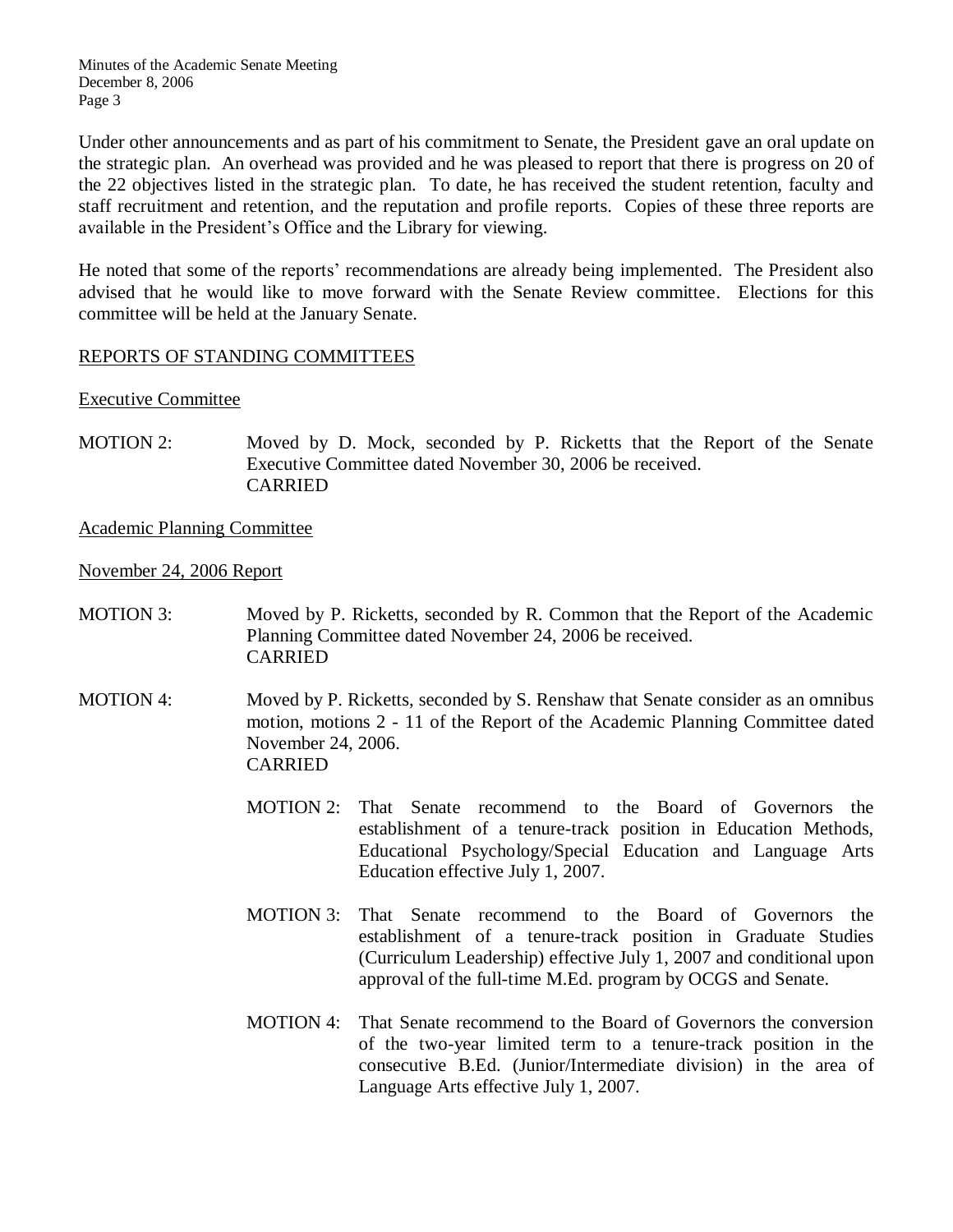- MOTION 5: That Senate recommend to the Board of Governors the establishment of a tenure-track position in Religion and Cultures effective July 1, 2007.
- MOTION 6: That Senate recommend to the Board of Governors the conversion of the two-year limited term to a tenure-track position in Criminal Justice effective July 1, 2007.
- MOTION 7: That Senate recommend to the Board of Governors the conversion of the three-year limited-term position to a tenure-track position in Geography effective July 1, 2007.
- MOTION 8: That Senate recommend to the Board of Governors the conversion of the 9-month sessional position to a tenure-track position in History (Early Modern European History) effective July 1, 2007.
- MOTION 9: That Senate recommend to the Board of Governors the conversion of the 9-month sessional position to a three-year limited term position in History (Modern Canadian History) effective July 1, 2007.
- MOTION 10: That Senate recommend to the Board of Governors the conversion of the one-year limited term position to a three-year term limited position in Gender Equality and Social Justice effective July 1, 2007.
- MOTION 11: That Senate recommend to the Board of Governors the creation of a one-year limited term position in Organic Chemistry effective July 1, 2007.
- MOTION 5: Moved by P. Ricketts, seconded by S. Renshaw that Senate approve motions 2 11 as an omnibus motion of the Report of the Academic Planning Committee dated November 24, 2006. CARRIED
- MOTION 6: Moved by P. Ricketts, seconded by S. Srigley that Senate grant stage one "Development Approval" for a four-year Honours Single Major in the Religions and Cultures program. CARRIED

#### April 20, 2006 Report

- MOTION 7: Moved by P. Ricketts, seconded by S. Renshaw that Senate consider receipt of the Report of the Academic Planning Committee dated April 20, 2006. CARRIED
- MOTION 8: Moved by P. Ricketts, seconded by S. Renshaw that Senate consider motions  $2-5$ as an omnibus motion. CARRIED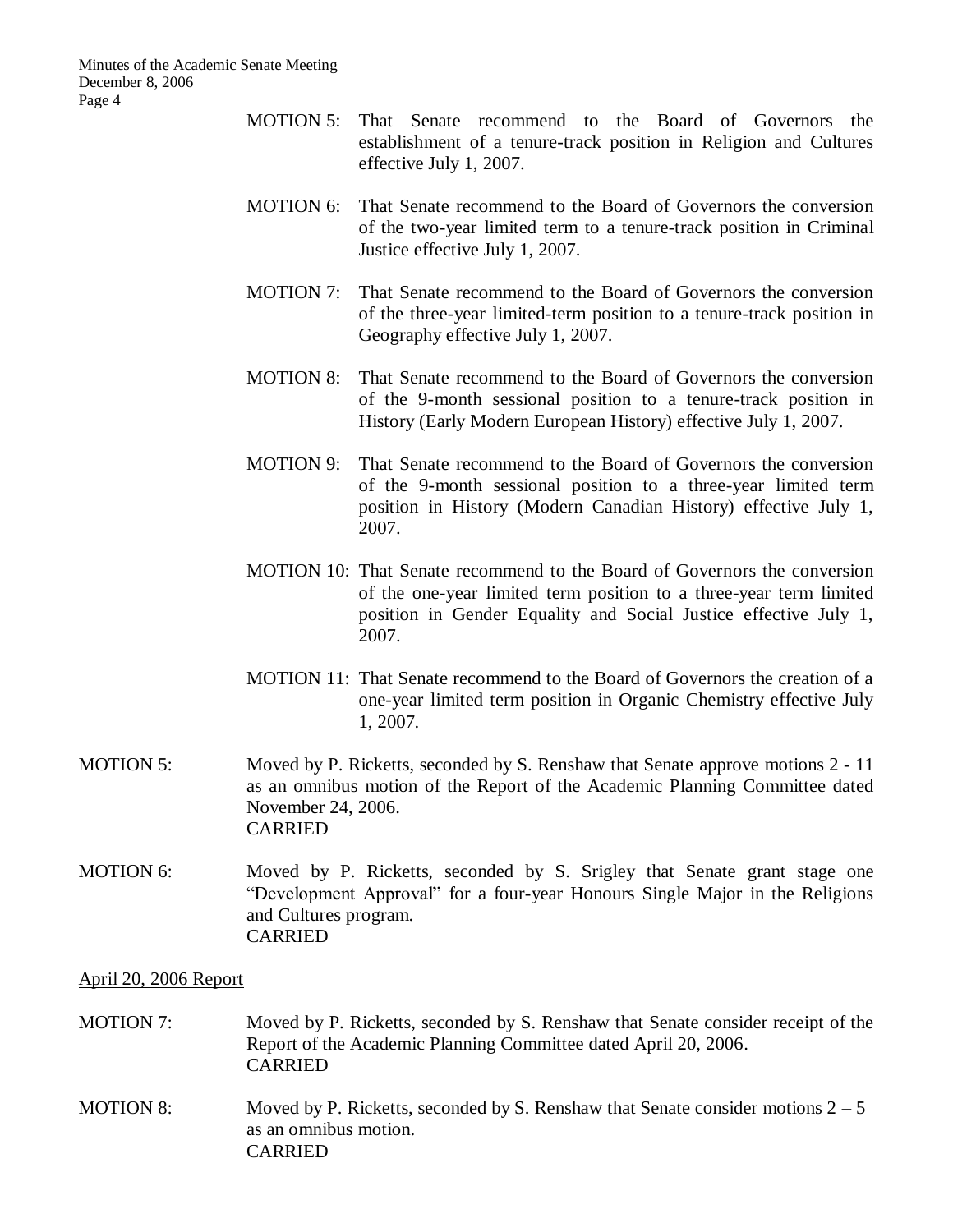- MOTION 2: That the Academic Planning Committee recommend to Senate the continuation of the tenure-track position in Gender Equality and Social Justice, effective July 1, 2006.
- MOTION 3: That the Academic Planning Committee recommend to Senate the continuation of the tenure-track position in Marketing, effective July 1, 2006.
- MOTION 4: That the Academic Planning Committee recommend to Senate the continuation of the tenure-track position in Education (Primary-Junior Mathematics), effective July 1, 2006.
- MOTION 5: That the Academic Planning Committee recommend to Senate the addition of a 3-year limited-term position in Geography, effective July 1, 2006.
- MOTION 9: Moved by P. Ricketts, seconded by R. Common that Senate approve as an omnibus motion, motions 2 - 5, of the Report of the Academic Planning Committee dated April 20, 2006. CARRIED

University Curriculum Committee

#### November 24, 2006 Report

- MOTION 10: Moved by P. Ricketts, seconded by S. Renshaw that the Report of the University Curriculum dated November 24, 2006 be received. CARRIED
- MOTION 11: Moved by P. Ricketts, seconded by S. Srigley that in accordance with the Nipissing University Policy for New Program Implementation, Senate give stage two "Curriculum Approval" to a Bachelor of Arts (4-year Honours) – Single Major in Religions and Cultures. CARRIED
- MOTION 12: Moved by P. Ricketts, seconded by D. Tabachnick that the Senate document entitled "Senate Academic Regulations and Policies, September 2006" be amended to add the following courses to the Child and Family Studies program as outlined in the attached document:
	- a. CHFS3006 Children's Rights
	- b. CHFS3007 Selected Topics in Children's Rights
	- c. CHFS3105 Critical Reflections

CARRIED

MOTION 13: Moved by P. Ricketts seconded by F. Noël that Senate consider motions 4 - 6 as an omnibus motion from the Report of the University Curriculum Committee dated November 24, 2006. CARRIED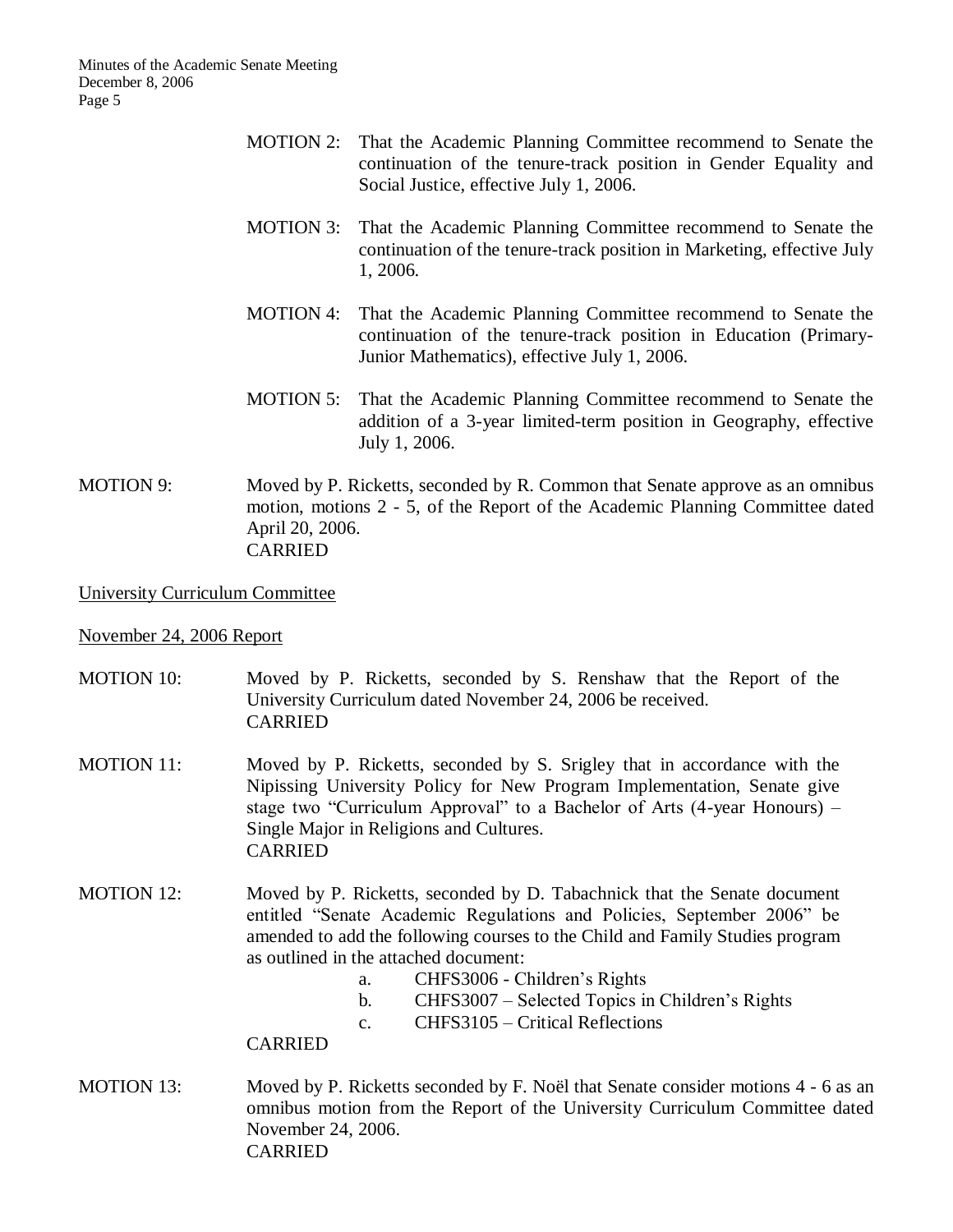- MOTION 4: That the University Curriculum Committee recommend to Senate that the Senate document entitled "Senate Academic Regulations and Policies, September 2006" be amended to delete PSYC3906 Special Topics in Psychology I, a 3-credit course, as an option course from the Child and Family Studies program, as outlined in the attached document.
- MOTION 5: That the University Curriculum Committee recommend to Senate that the Senate document entitled "Senate Academic Regulations and Policies, September 2006" be amended to delete SWLF3915 Special Topics in Social Welfare, a 6-credit course, as an option course from the Child and Family Studies program, as outlined in the attached document.
- MOTION 6: That the University Curriculum Committee recommend to Senate that the Senate document entitled "Senate Academic Regulations and Policies, September 2006" be amended to add EDUC4105 Intermediate Division – Dramatic Arts, a 6-credit course, to the Additional Basic Qualification Course, as outlined in the attached document.
- MOTION 14: Moved by P. Rickets, seconded by F. Noël that Senate approve Motions 4 to 6 as an omnibus motion from the UCC report dated November 23, 2006. CARRIED

### April 19, 2006 Meeting

- MOTION 15: Moved by P. Ricketts, seconded by D. Geden that Senate consider receipt of the Report of the University Curriculum Committee dated April 19, 2006. CARRIED
- MOTION 16: Moved by P. Ricketts, seconded by D. Geden that Senate consider as an omnibus motion, motions 2 - 6, of the Report of the University Curriculum Committee dated April 19, 2006. CARRIED
	- MOTION 2: That the Senate document entitled "Senate Academic Regulations and Policies, September 2005" be amended to modify the program requirements for the Bachelor of Arts (3-Year General) in Fine Arts Single and Combined Majors as outlined in the attached document.
	- MOTION 3: That the Senate document entitled "Senate Academic Regulations and Policies, September 2005" be amended to modify the program requirements for the Bachelor of Arts (3-Year General) in Fine Arts Single and Combined Majors as outlined in the attached document.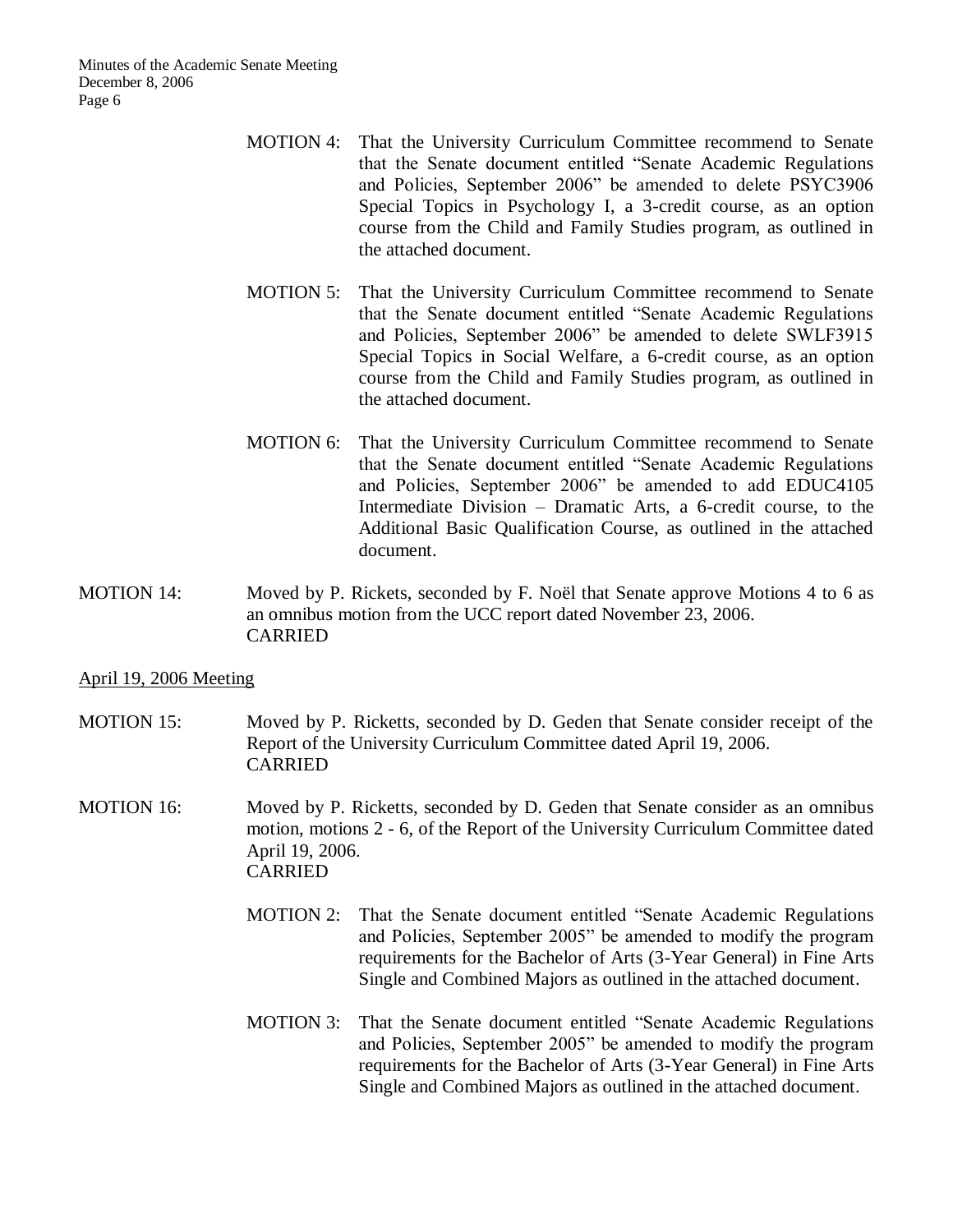- MOTION 4: That the Senate document entitled "Senate Academic Regulations and Policies, September 2005" be amended to modify the prerequisites, co-requisites and course description of FAVA3036 Advanced Studio in Art, a three credit course, as outlined in the attached document.
- MOTION 5: That the Senate document entitled "Senate Academic Regulations and Policies, September 2005" be amended to modify the prerequisites for PSYC2206 Learning I, PSYC2605 Behavioural Neuroscience, and PSYC2906 Sensation in the Psychology program, as outlined in the attached document.
- MOTION 6: That the Senate document entitled "Senate Academic Regulations and Policies, September 2005" be amended to add PSYC4616 Neural Bases of Consciousness to the Certificate of Neuroscience, in the Psychology program, as outlined in the attached document.
- MOTIONS 17: Moved by P. Ricketts, seconded by D. Geden that Senate approved as an omnibus motion, motions 2 - 6, of the Report of the University Curriculum Committee dated April 19, 2006. CARRIED

#### Library Committee

MOTION 18: Moved by B. Nettlefold, seconded by D. Brackenreed that the Report of the Library Committee dated November 16, 2006 be received. CARRIED

Admissions, Promotions and Petitions Committee

- MOTION 19: Moved by A. Sparkes, seconded by K. Marsh that the Report of the Admissions, Promotions and Petitions Committee dated November 15, 2006 be received. CARRIED
- MOTION 20: Moved by A. Sparkes, seconded by G. Brown that the students listed on Appendix A, who have completed all requirements of their respective degrees, be admitted to their degrees in-course and that diplomas for the degree be awarded. CARRIED
- MOTION 21: Moved by A. Sparkes, seconded by B. Olmsted that the BPHE proposal for a preferred Entrance Program to Education (PEP) be approved. CARRIED